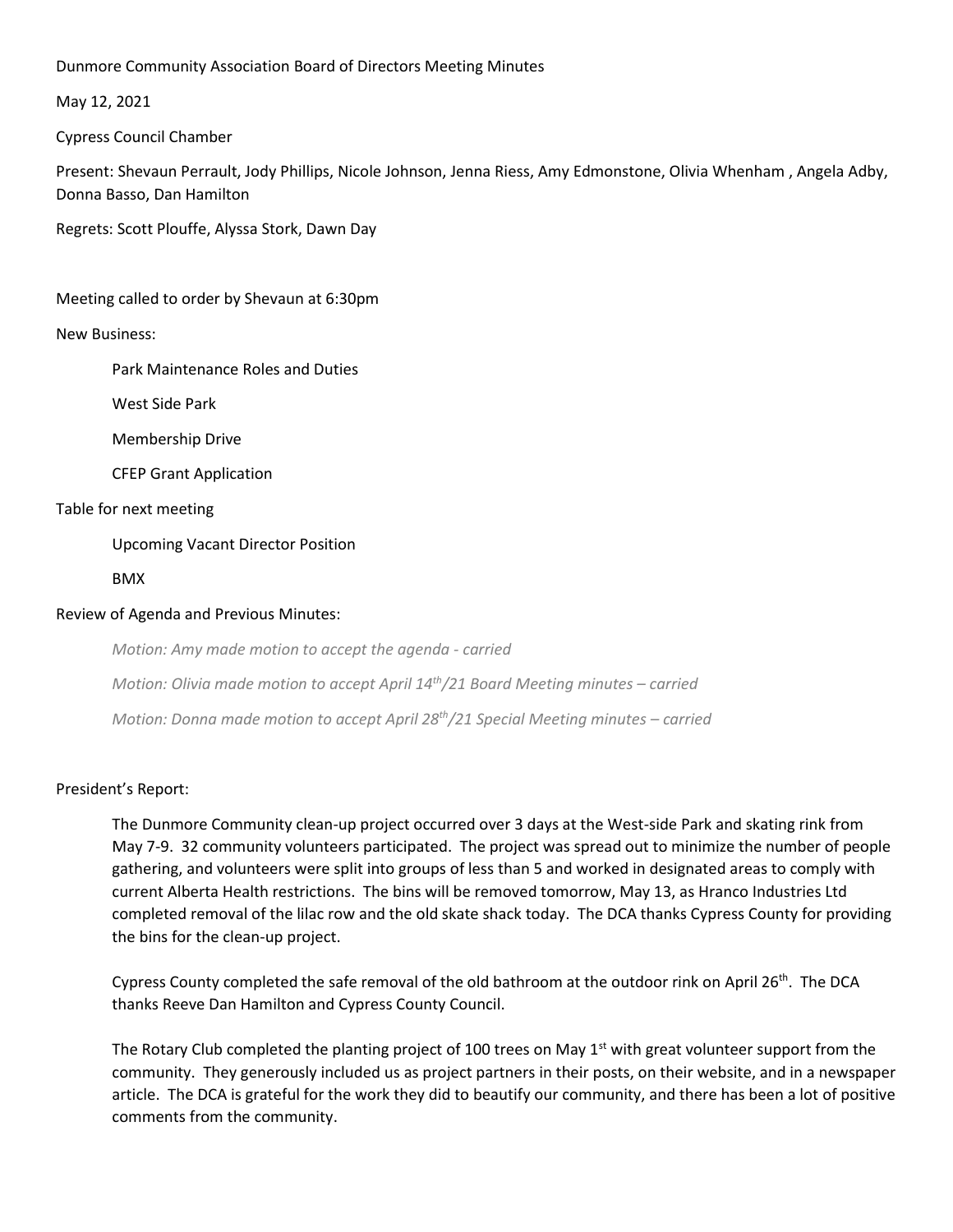Robin Kurpjuweit (Solid Rock Fencing) and Peter Wilde have committed to donate the time and materials to replace the Dunmore Sign at the corner of Eagle Butte Drive and E 7<sup>th</sup> Ave. They will determine the sign design and schedule for removal and installation. The DCA will remove this item from Old Business as it is now in motion.

The Rink Maintenance discussion will be removed from Old Business as well pending the outcome of the CFEP grant proposal. The topic can be reintroduced for the 2021 Winter Season if required.

The website went live on April 17<sup>th</sup>. The first two days, 79 unique users visited the site. To date, there have been 199 site sessions, 119 of them unique users, and the average session time is 5 minutes. 47% of the visitors linked through Facebook.

- a. Total e-mail contacts: 11 requests for information
- b. Total members: 15 (includes BOD)
- c. Total local businesses signed up (in-kind donation advertising): 7
- d. Total Dunmore Days Committee Sign-ups: 2

It is still very early, but we need to consider that many people have visited the site and not signed up for membership. Later in the meeting we will discuss ways to increase those conversion numbers and ideas for a Membership Drive.

The Dunmore Days Planning Committee chaired by Olivia will have its first meeting on Wednesday May 26<sup>th</sup> at 7pm via Zoom. There will now be 3 board numbers and 2 community volunteers, on this sub-committee. If other community members volunteer in future, they are more than welcome and will be added to the subcommittee at that time. The sign-up form will remain live on the website until the day of the first meeting, and Jody will e-mail the contact information to Olivia 5 days prior to the meeting so she can send out Zoom invites. Jody will be passing the Dunmore Days folder to Olivia tonight to review past ideas for the event and to help her committee create a budget.

The Cypress County Recreational Grant Proposal has been completed and all Directors received a copy via e-mail to review. No changes were put forward, so it will be signed tonight by Shevaun and Nicole, and Jody will submit it to Cypress County tomorrow for consideration.

The log-in and password information for the e-mai[l dcadirectors@gmail.com](mailto:dcadirectors@gmail.com) has been sent to each of the Directors. Please try to use this e-mail for DCA correspondence if possible going forward so there is a record of communications preserved.

Cypress County no longer has a chemical gopher eliminator foam gun as per Dan Hamilton. Amy put forward that Prairie Rose School Division may have one.

*Motion: Jenna made motion to accept the President's Report – carried*

Treasurer's Report:

Nicole reported current balance of \$32,025.36

Utility and insurance payments came out of the account for last month. Nicole has not yet deposited the Utility refund cheque and MOST payment (\$4,095.17) as she is waiting for the 2021 Operating Budget cheque to arrive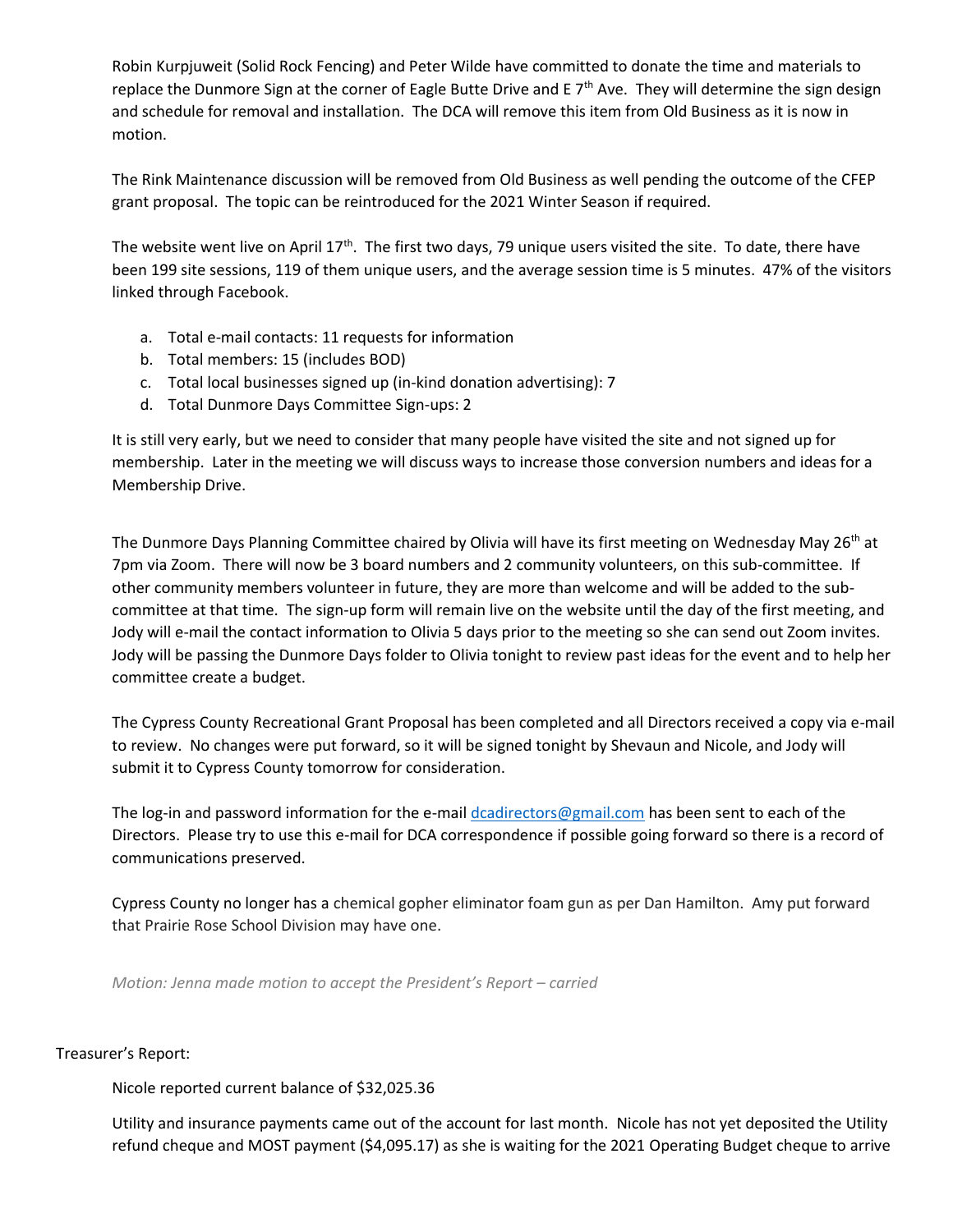and then deposit it all together. Stripe payments from our website are going through and she has all of the logins and passwords to access and reconcile.

*Motion: Donna made motion to accept the Treasurer's Report – carried*

### New Business:

# Park Maintenance Roles & Duties – Shevaun

We have not yet received firm confirmation from Cypress County on the role they will be taking in grounds maintenance, or what we are responsible for. They have confirmed however, that we have been overlapping duties and both paying for the same service. It appears that the DCA has not put this out as a tender since 2011 according to documents on hand. We are required to tender this seasonal work. This will take time to get ironed out, but in the meantime we can get some things rolling and possibly tender a small portion of critical items to get started:

Duties covered in previous tenders:

- 1. Pick up garbage and take to dump
- 2. Cut grass in ball diamond, around park and within brush line
- 3. Weed control
- 4. Fertilize ball diamond only
- 5. Clean bathrooms
- 6. General maintenance on rink
- 7. Water ball diamond
- 8. Trim grass around trees
- 9. Drag the shale around ball diamond
- 10. General maintenance of playground equipment
- 11. Oversee sprinkler blow-out (meet company)

Average of 6 hours per week, possibly more in early Spring. Usually May  $1<sup>st</sup>$  to Sept 30<sup>th</sup>

Shevaun reported that there are 6 garbage cans on the West Side and 5 on the East side, and there will be 3-4 on the new path. Cypress County will empty them on the  $1<sup>st</sup>$  of the month, the DCA will be responsible for the remaining 3 weeks.

Dan Hamilton advised he will find out about the sprinklers for the ball diamond and whether they can be put on a timer. He will contact a gentleman who can trace the lines and find / fix the breaks. There is no visible blow-out for the sprinklers on the West Side, but there is on the East Side park.

New tender will include:

- 1. East Side Park: mow weekly, weed whip, fertilize 4 times/year
- 2. West Side Park: mow monthly, weed whip around trees and park enclosures
- 3. Garbage Cans: empty 15 cans on the  $2^{nd}$ ,  $3^{rd}$ , and  $4^{th}$  weeks of each month

Tender will be posted in the Commentator and on our website

Applicants must supply lawn mower, weed whipper, garbage bags, vehicle, fertilizer, and fertilizer spreader.

Applicants must have a business license and proof of liability insurance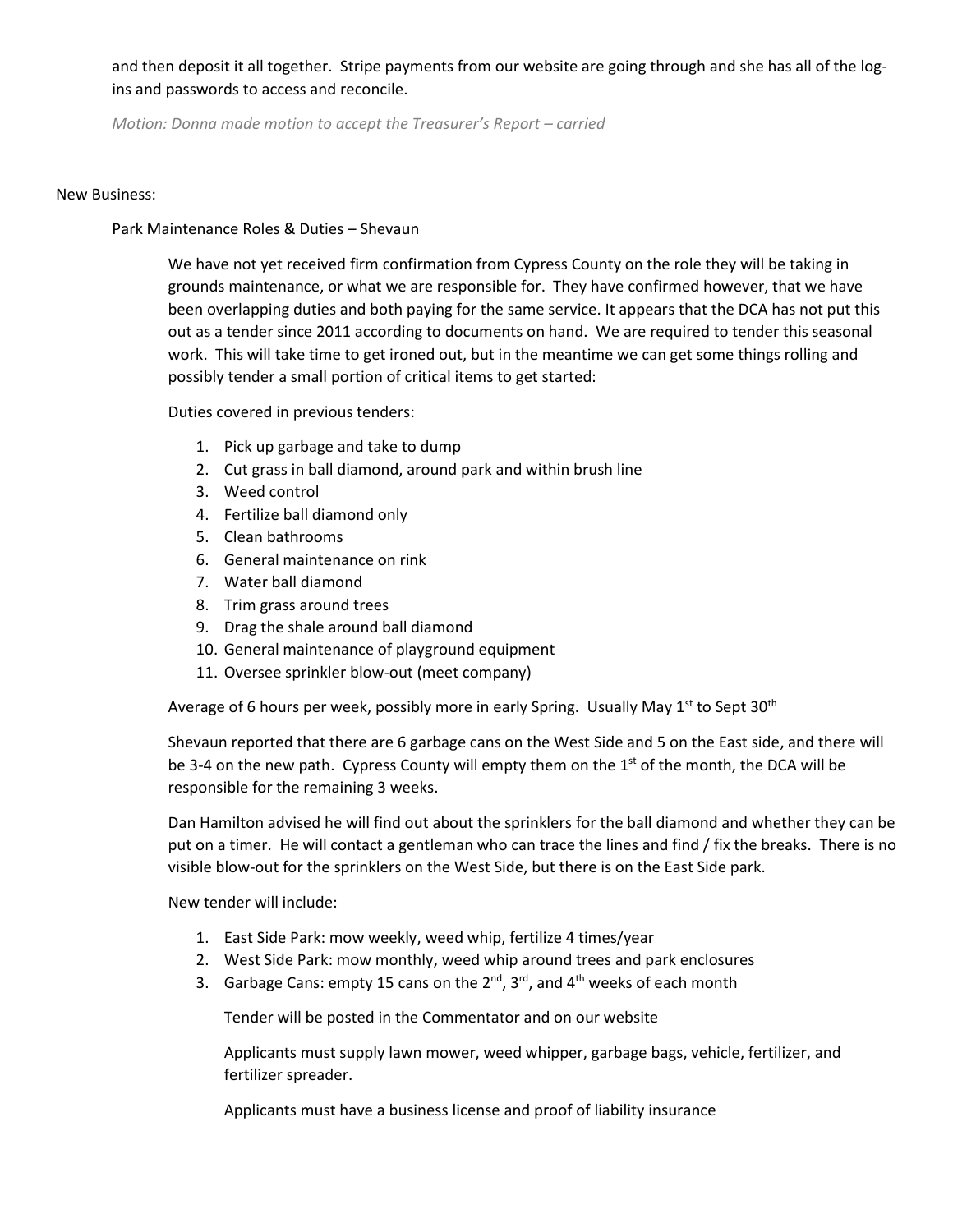*Motion: Amy made motion for Shevaun to create tender documentation and advertise it by May 15th in the Commentator. Jenna to post announcement and link to website, Jody to put on website. Grounds Maintenance Contract to be awarded and commence by target date of June 1st/2021 – carried*

### West Side Park

The park equipment order was finalized last Thursday. There are 2 installation dates to choose from: June 14<sup>th</sup> and June 21<sup>st</sup>, both Mondays. Richard Oster prefers June 21<sup>st</sup>. Mickey will be on site the weekend before to move and re-install the swing set on his own. He will pick up the equipment and deliver it to site. Installation will take 3 days (Monday through Wednesday) and we need 5 volunteers for 10 hour days. We can split the shifts up, but we need to get a sign-up sheet going ASAP to ensure we have coverage. Jody will create a volunteer sign-up sheet that people can link to and fill in with live updates. She will post the link in the DCA FB page, and Jenna share it to the Dunmore Neighborhood Group. The link will also be posted on our website.

Blue Imp has asked if we will be putting construction fencing around the perimeter. Richard Oster advised that yes, we should use the fencing considering liability issues. He has generously offered to contact Art's Excavating to see if they have the fencing available for the duration of the project and will arrange to have it delivered to site. He will need 3-4 people for a few hours to help unload the truck and set it up. He said it's quite easy.

Richard has also confirmed that he will remove the old equipment with the track hoe when he is there. Once the date is confirmed, we will schedule the recycle bin to be dropped off by PHF Steel & Recycling. They have agreed to drop off the bin and pick up at no cost if we forfeit the value of the steel. Normally, they require 2000 lbs of steel to include free of charge and we will be significantly short of that mark.

Blue Imp and Richard will coordinate their schedules directly, so our job will be to have volunteers on site at appropriate times. Zach has advised that we paint the octopus climb during the 3-day installation so it can set prior to the rock coming back in (also, the park will be blocked off already). The paint will be delivered to site with the rest of the equipment. Richard Oster has also agreed to help populate the list of companies he has brought on board to be listed on the Park Sign after the project is completed to ensure no-one gets missed.

Seven parties (individuals and businesses) have expressed interest in some of the old equipment. We originally said no to everyone due to liability issues, but there was a clear desire expressed to try to save and re-use the equipment by the community. Jody contacted Cypress County to see about utilizing a liability waiver. Dan Hamilton reported that the County has agreed to allow the equipment to be sold, but the liability waiver must be signed and a bill of sale obtained. Dan Hamilton recommended using Bidding Battles to give everyone a fair opportunity to bid if they want, and eliminate the need for the DCA to select a winner.

Steps to proceed: The parties that expressed interest will be notified via e-mail of this change before a public announcement is made as a courtesy. Jenna will put the items on Bidding Battles Saturday June 12<sup>th</sup> around 8:30, the week-end before scheduled removal. The lighthouse, teeter-totters, and 2 small ducks will be listed separately including a photograph, copy of the waiver, and notice that the bill of sale must be signed. Starting bid will be FREE. Pick-up for the item will be available once it is removed during the park construction project. Winners will not be permitted to remove the equipment themselves due to liability as per Dan Hamilton.

*Motion: Amy made motion to proceed with the above steps for selling the used park equipment on bidding battles, to schedule the park installation for June 21st , to have a port-a-potty in place prior to*